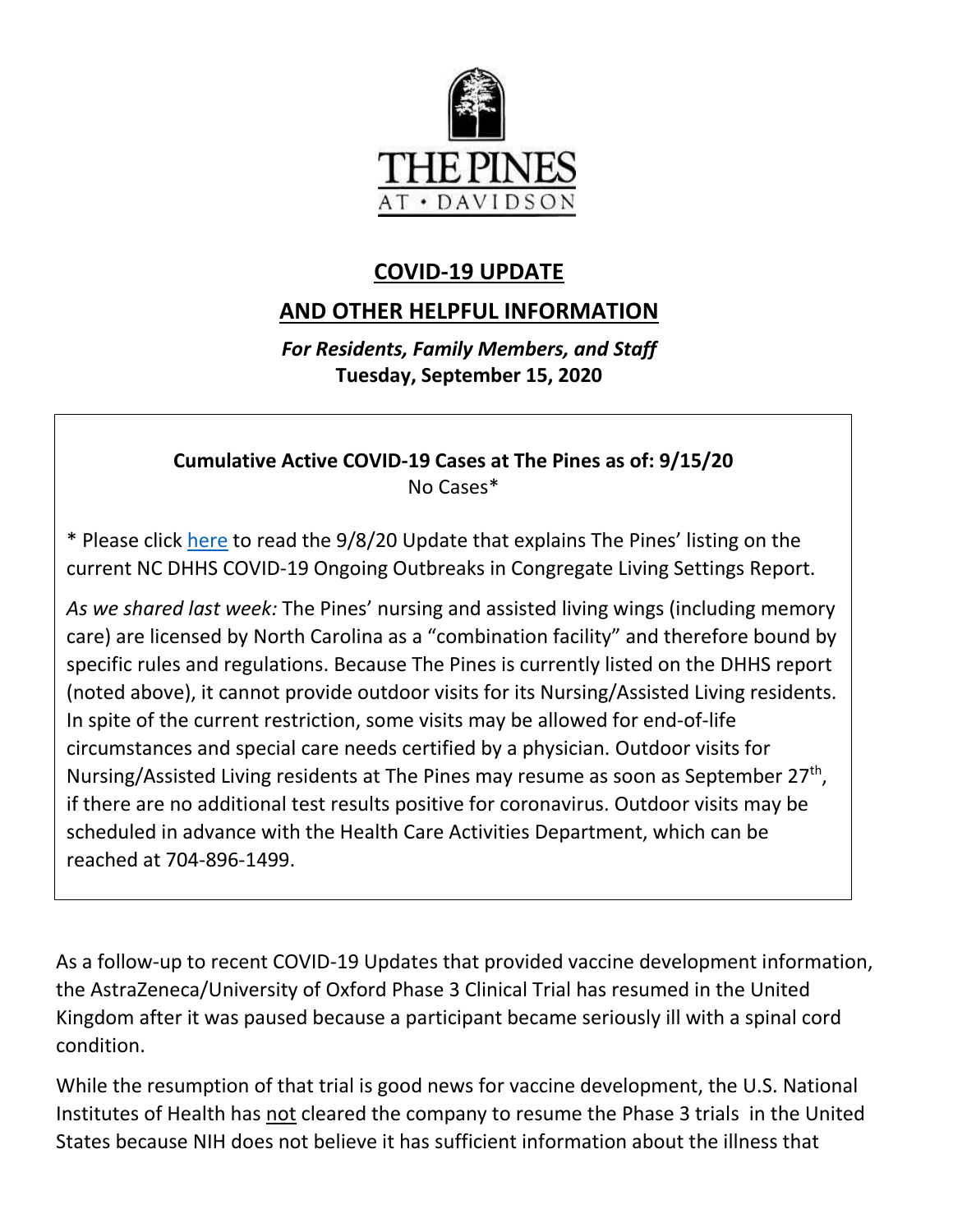occurred, or how the illness may have been related to the experimental vaccine and the side effects that occurred.

Meanwhile, pharma giant Pfizer recently announced that the Phase 3 trials of its COVID-19 vaccine candidate are going so well that it may be able to conclude by the end of October whether the vaccine meets the "safe and effective" standards required to move toward full regulatory approval and then production.

Because The Pines' leadership believes the development of safe and effective vaccines is so important to curbing the spread of COVID-19, we will continue to keep you informed as new, important information becomes available.

## **ADDITIONAL INFORMATION**

## **Construction Corner**

Rodgers Builders has prepared the following report on its activities this week: [Rodgers.](https://www.mycommunity-center.com/filephotos/463/2020-09-11%20Weekly%20Update.pdf) Below are some highlights and photos.

- **New Nursing Wing:** casework/trim, door hardware and flooring installation continues.
- **Health Center South Wing:** layout of new walls, framing and in wall to begin.
- **Villa 1:** countertop installation begins; brick and siding installation continues; covered parking and corridor drywall work continues.
- **Villa 2:** elevator and trim install; painting continue; covered parking, basement wall and corridor drywall work continues; countertop installation begins.
- **Dining Phase 4/5:** HVAC work and electrical rough-in continues.
- **Davidson Room addition:** continued hanging drywall/framing walls.
- **Fitness Center:** final areas of framing and in-wall rough-in; floor leveling at existing Cardio area; hanging drywall begins.
- **Sitework:** pouring curb at traffic circle to loading dock.
- **Photos from left:** Assisted Living Dining Room renovation; Villa #1 Outdoor Parking; New Nursing Wing's patio sliding doors.